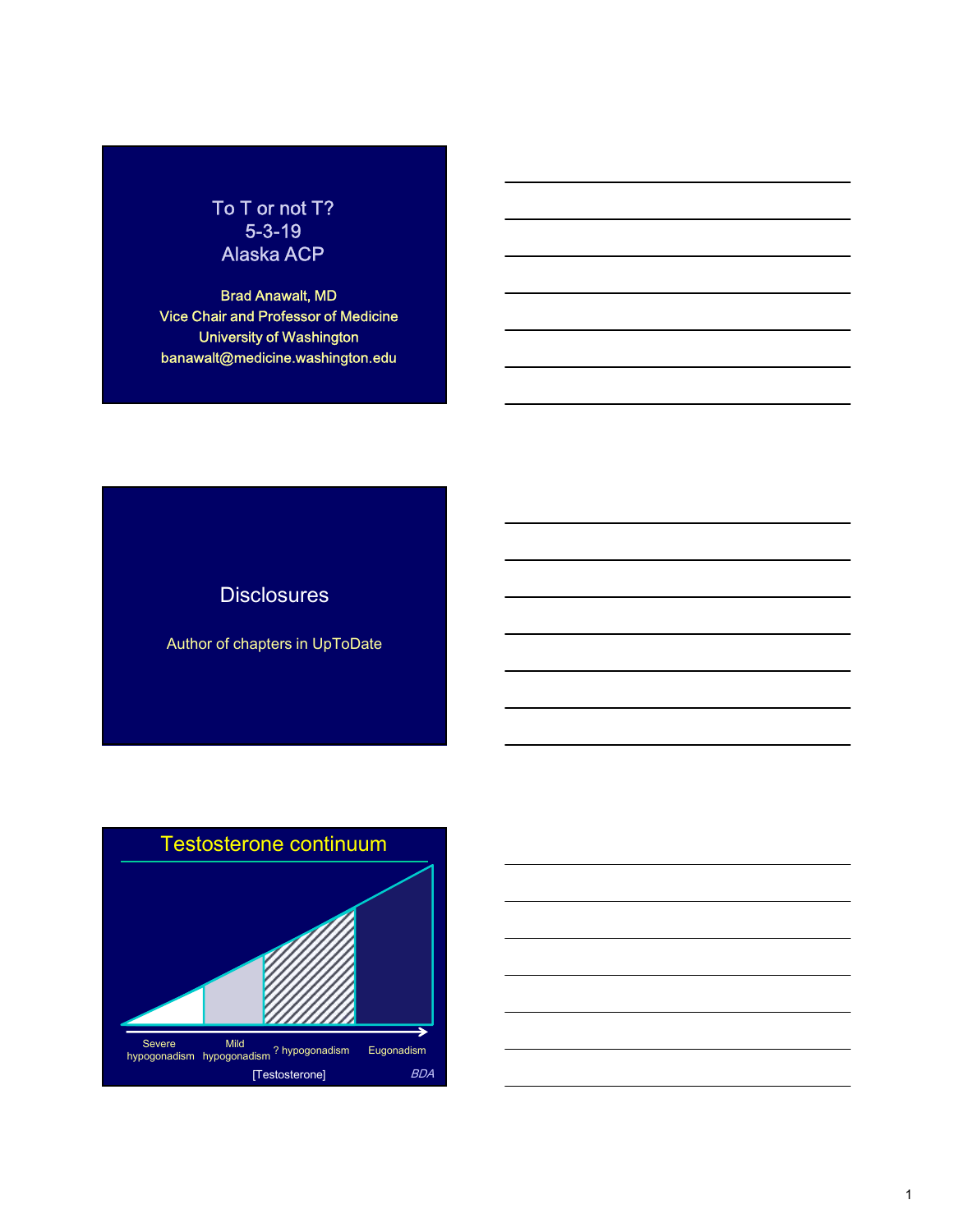| Epidemiology of $\vec{\sigma}$ hypogonadism |  |  |
|---------------------------------------------|--|--|
| How common is hypogonadism in men > 60 yrs? |  |  |
| A. 0.5%                                     |  |  |
| B. 1.0%<br>C. 2%                            |  |  |
| D. 10%                                      |  |  |
| E. 20%                                      |  |  |
|                                             |  |  |
| <b>RDA</b>                                  |  |  |
|                                             |  |  |
|                                             |  |  |
|                                             |  |  |
| Epidemiology of ♂ hypogonadism              |  |  |
| Based on "low" serum T levels alone         |  |  |
| $\cdot$ < 5% in 20s & 30s                   |  |  |
| • 12% in 50s<br>• 19% in 60s                |  |  |
| • 28% in 70s                                |  |  |
| • 49% in 80s                                |  |  |
| Harman SM, et al. JCEM. 2001;86:724-731.    |  |  |
|                                             |  |  |
| <b>BDA</b>                                  |  |  |

# Epidemiology of ♂ hypogonadism

- 
- 
- 
- 
- 



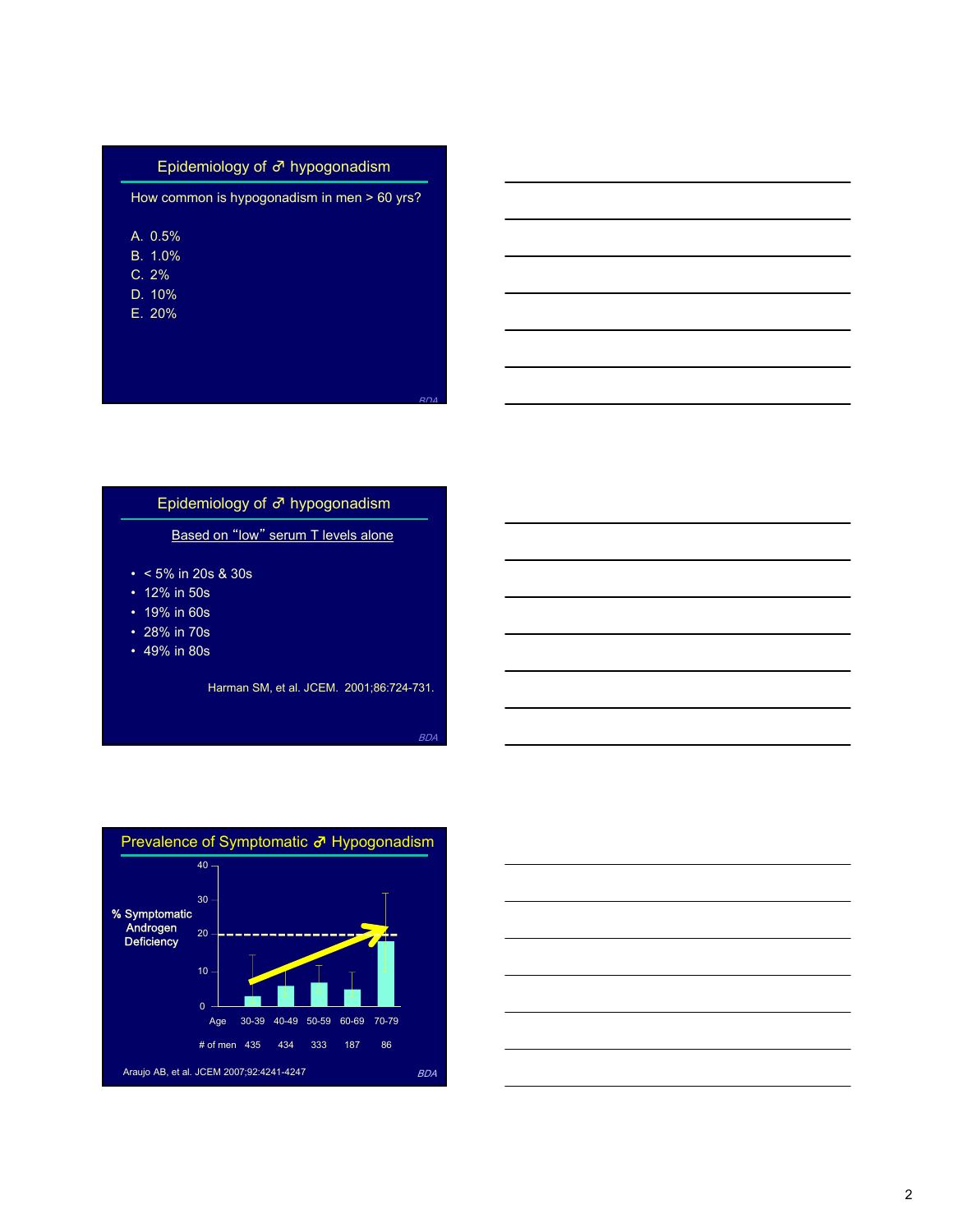





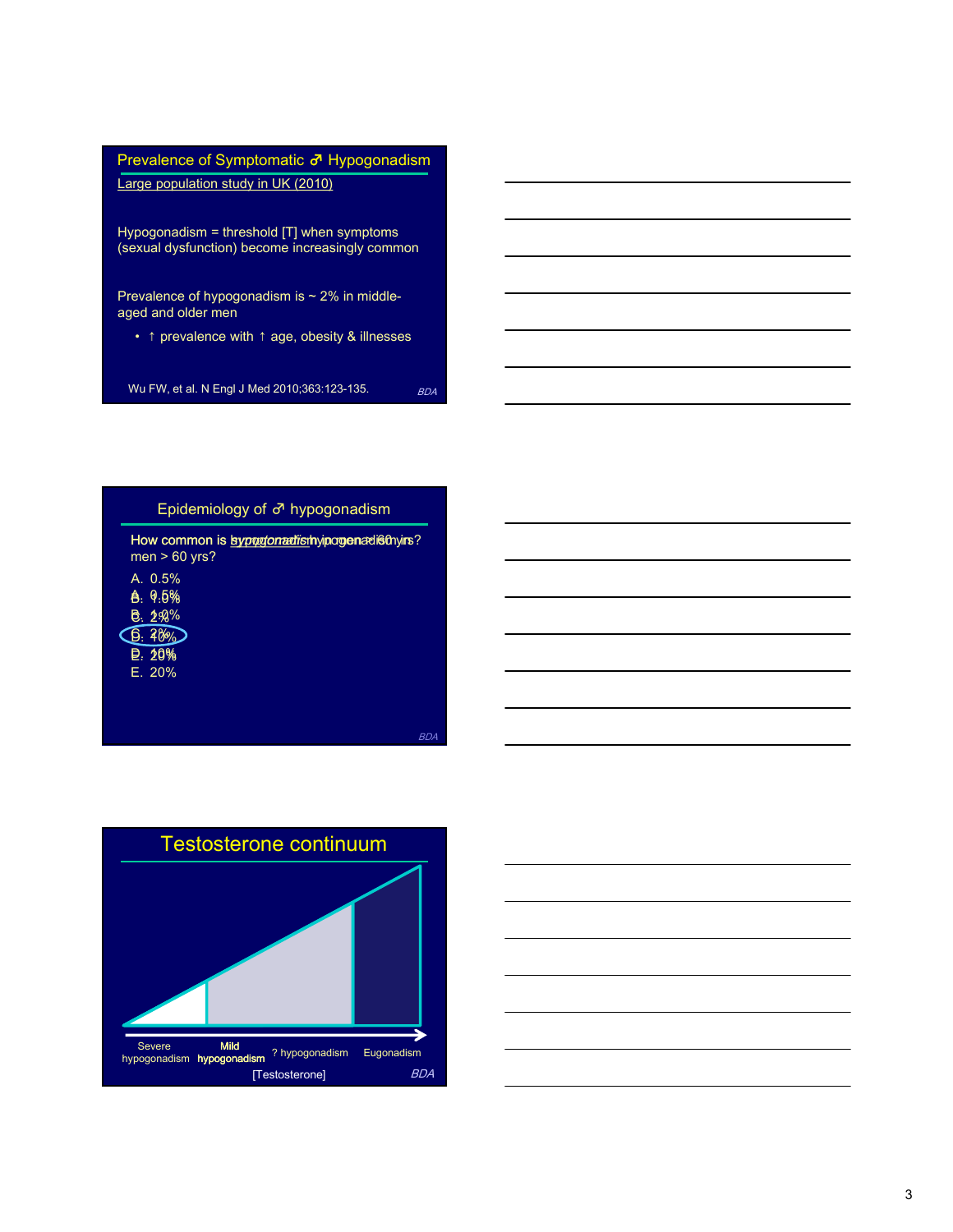#### Symptoms of ♂ hypogonadism

Which symptom is most suggestive of male hypogonadism? Symptoms of  $\sigma$ <sup>n</sup> hypogonadism<br>
Which symptom is most suggestive of male<br>
hypogonadism?<br>
A. Low libido<br>
B. Erectile dysfunction<br>
C. Low energy<br>
D. Fatigue<br>
D. Fatigue<br>
E. Depression Symptoms of  $\vec{\sigma}$  hypogonadism<br>Which symptom is most suggestive of male<br>hypogonadism?<br>A. Low libido<br>B. Erectile dysfunction<br>C. Low energy<br>D. Fatigue<br>E. Depression Symptoms of  $\vec{\sigma}$  hypogonadism<br>
Which symptom is most suggestive of male<br>
hypogonadism?<br>
A. Low libido<br>
B. Erectile dysfunction<br>
C. Low energy<br>
D. Fatigue<br>
E. Depression Symptoms of  $\vec{\sigma}$  hypogonadism<br>
Which symptom is most suggestive of male<br>
Mypogonadism?<br>
A. Low libido<br>
B. Erectile dysfunction<br>
C. Low energy<br>
D. Fatigue<br>
E. Depression<br>
Fatigue Symptoms of  $\vec{\sigma}$  hypogonadism<br>
Which symptom is most suggestive of male<br>
hypogonadism?<br>
A. Low libido<br>
B. Erectlie dysfunction<br>
C. Low energy<br>
D. Fatigue<br>
D. Fatigue<br>
E. Depression<br>
B. Ratigue

- 
- 
- 
- 
- 

#### Symptoms of hypogonadism

Study of ~ 3400 European men Questionnaires and AM blood samples Predictive value of sexual, physical & psychological symptoms • Nuncia symptom is sinost suggestive of intale<br>
A. Low libido<br>
B. Erectile dysfunction<br>
C. Low energy<br>
D. Fatigue<br>
E. Depression<br>
Symptoms of hypogonadism<br>
Study of∼ 3400 European men<br>
Study of∼ 3400 European men<br>
Oddes A. Low libido<br>
C. Low energy<br>
D. Fatigue<br>
E. Depression<br>
E. Depression<br>
Study of ~ 3400 European men<br>
Study of ~ 3400 European men<br>
Ductionsitions and AM blood samples<br>
Predictive value of sexual, physical & psychologic C. Low energy<br>
D. Fatigue<br>
E. Depression<br>
Symptoms of hypogonadism<br>
Study of - 3400 European men<br>
Questionnaires and AM blood samples<br>
Predictive value of sexual, physical & psychological symptoms<br>
• I initiotio, i fantas • Symptoms of hypogonadism<br>• Study of ~ 3400 European men<br>
Questionnaires and AM blood samples<br>
Predictive value of sexual, physical & psychological symptoms<br>
• ∔ libido, 1 fantasies, or AM energions had the highest<br>
• BDA<br>
In Contact Contact Contact Contact Contact Contact Contact Contact Contact Contact Contact Contact Contact Contact Contact Contact Contact Contact Contact Contact Contact Contact Contact Contact Contact Contact Contac uly or - 3400 Luropean men<br>
electionaries and AM blood samples<br>
electionaries and AM blood samples<br>
addictive value of sexual, physical & psychological symptoms<br>
are blooding the bing associated with low [T]<br>
Triad of 4 l

- probability of being associated with low [T]
- Odds ratio > 2 for low [T] compared to normal sexual fx
- 
- BDA **B**ook and the second second second second second second second second second second second second second second second second second second second second second second second second second second second second second Bedictive value of sexual, physical & psychological symptoms<br>
at libido, i fantasies, or i AM erections had the highest<br>
at libido, i fantasies, i AM erections had the highest<br>
Triad of J libido, i fantasies, i AM erectio Final divideo Control and Marketing and the highest<br>
probability of being associated with low [T]<br>
Triad of inibideo, it antasies, r. AM erections had the highest<br>
Triad of inibideo 2 for low [T] compared to normal sexual 4 libido, 1 fantasies, or i AM recclions had the highest<br>probability of being associated with low [Π]<br>Triad of + libido, 1 fantasies, i AM ereclions<br>
Odds ratio > 2 for low [Π] compared to normal sexual fx<br>
Limited vigor probability of being associated with low [T]<br>
Triad of J libido, i fantasies, i. AM erections<br>
Odds ratio > 2 for low [T] compared to normal sexual fx<br>
Limited vigor had modest predictive value<br>
Sadness, fatigue & i energy

# Symptoms of ♂ hypogonadism

Which symptom is most suggestive of male hypogonadism?

- 
- 
- 
-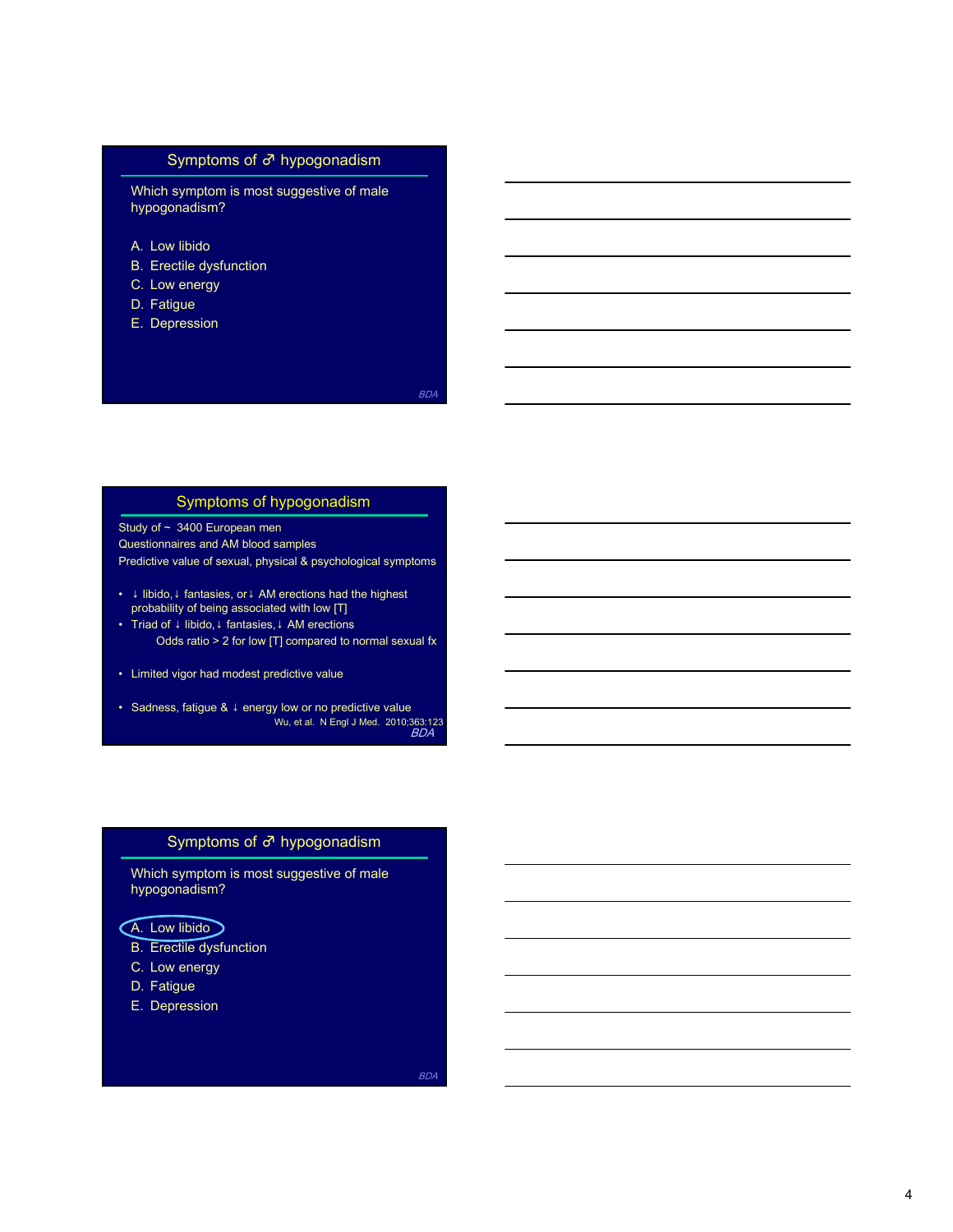#### Evaluation of ♂ hypogonadism

Evaluation of  $\vec{\sigma}$  hypogonadism<br>Which is the <u>best</u> initial blood test for the evaluation<br>of male hypogonadism?<br>A. Random total testosterone<br>B. Non-fasting early AM total testosterone<br>C. Fasting early AM total testoster of male hypogonadism? Evaluation of  $\vec{\sigma}$  hypogonadism<br>
Which is the <u>best</u> initial blood test for the evaluation<br>
of male hypogonadism?<br>
A. Random total testosterone<br>
B. Non-fasting early AM total testosterone<br>
C. Fasting early AM total test Evaluation of  $\vec{\sigma}$  hypogonadism<br>Which is the <u>best</u> initial blood test for the evaluation<br>of male hypogonadism?<br>A. Random total testosterone<br>B. Non-fasting early AM total testosterone<br>C. Fasting early AM total testoste Evaluation of  $\vec{\sigma}$  hypogonadism<br>
Which is the <u>best</u> initial blood test for the evaluation<br>
of male hypogonadism?<br>
A. Random total testosterone<br>
B. Non-fasting early AM total testosterone<br>
C. Fasting early AM total tes Evaluation of  $\vec{\sigma}$  hypogonadism<br>Which is the <u>best</u> initial blood test for the evaluation<br>of male hypogonadism?<br>A. Random total testosterone<br>B. Non-fasting early AM total testosterone<br>C. Fasting early AM total testoste

- 
- 
- 
- analog (platform) assay

BDA





#### When should we measure [T]?

- 
- 
- 
- 
- -

BDA NATURAL ESTE EN EL ENTRE EL ENTRE EL ENTRE EL ENTRE EL ENTRE EL ENTRE EL ENTRE EL ENTRE EL ENTRE EL ENTRE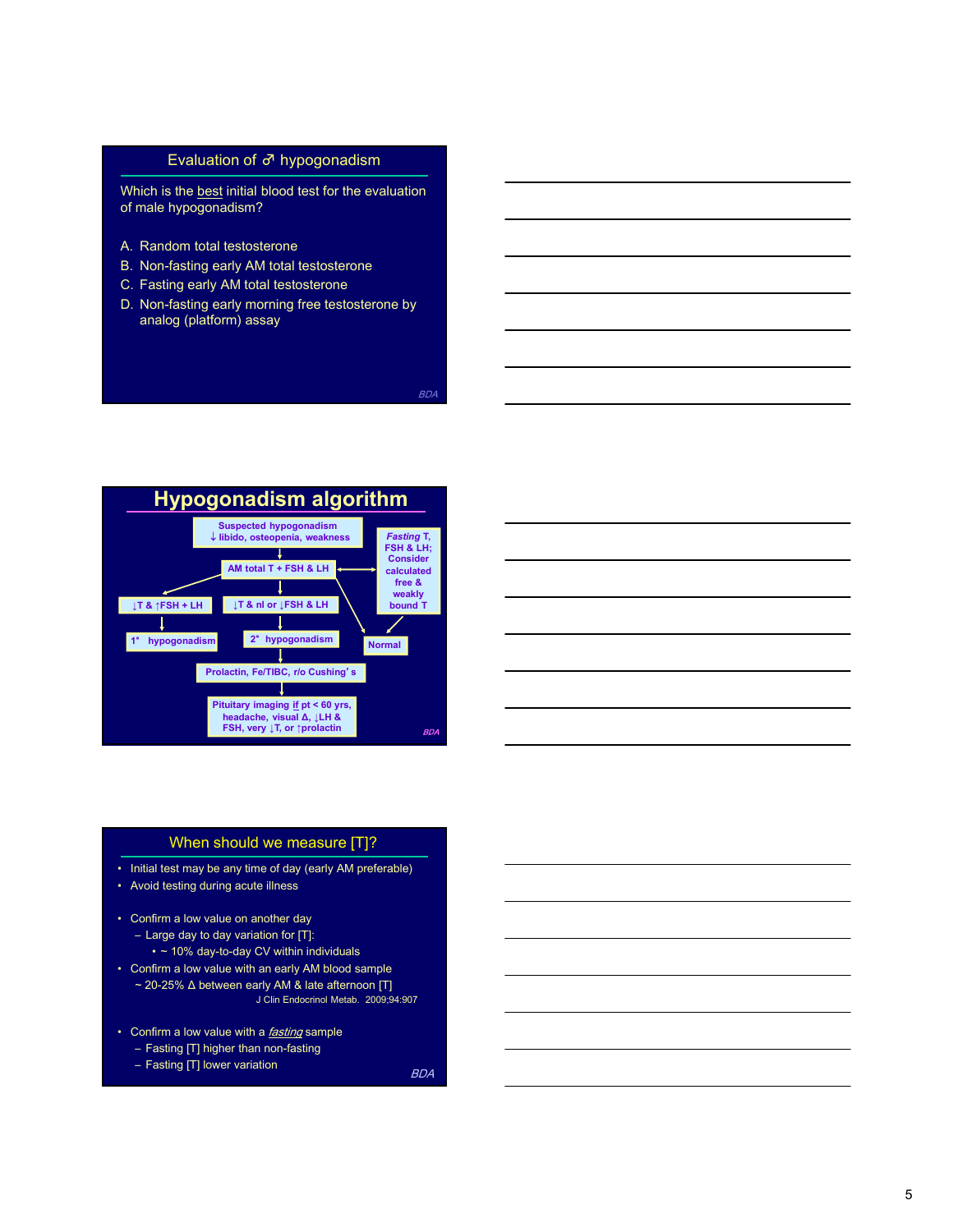



# Effects of fasting on [T]

The Healthy Man Study

325 Australian men reporting "very good" or "excellent" health 9 blood samples during 5 visits over 3 months

Results:

Fasting [T] significantly > non-fasting (10-15%; ~ 40-50 ng/dl)

[T] variation within individuals was high but less with fasting.

- $\blacklozenge$  Non-fasting CV =  $\sim$  10% between and within day
- $\triangle$  Fasting CV =  $\sim$  5% between and within days

BDA **B**ook and the second second second second second second second second second second second second second second second second second second second second second second second second second second second second second

# Evaluation of ♂ hypogonadism

of male hypogonadism?

- 
- 
- 
- Effects of fasting on [T]<br>
The Healthy Man Study<br>
Yafkultatilian mon reporting "very good" or "oxcellent"<br>

blood samples during 5 visits over 3 months<br> **EBALLS**<br>
Blood test for the evaluation and within day<br> **COMPARE THE** he Healthy Man Study<br>
The Health Study<br>
25 Australian men reporting "very good" or "excellent"<br>
blood samples during 5 visits over 3 months<br>
desults:<br>
asting [T] significantly > non-fasting (10-15%; - 40-50 ng/d)<br>
T] vari 25 Australian men reporting "very good" or "excellent"<br>
eath<br>
blood samples during 5 visits over 3 months<br>
tesults:<br>
asting [T] significantly > non-fasting (10-15%; - 40-50 ng/dl)<br>
IT variation within individuals was high esults:<br>
Holod samples during 5 visits over 3 months<br>
tesults:<br>
asting [T] significantly > non-fasting (10-15%; - 40-50 ng/d)<br>
(T) variation within individuals was high *but less with fasting*<br>
◆ Non-fasting CV = - 15% b <u>esults</u>:<br>
Maximum (T) significantly > non-fasting (10-15%; - 40-50 ng/dl)<br>
(I) variation within individuals was high *but less with fasting*<br>
◆ Non-fasting CV = - 0% between and within days<br>
◆ Fasting CV = - 6% between analog (platform) assay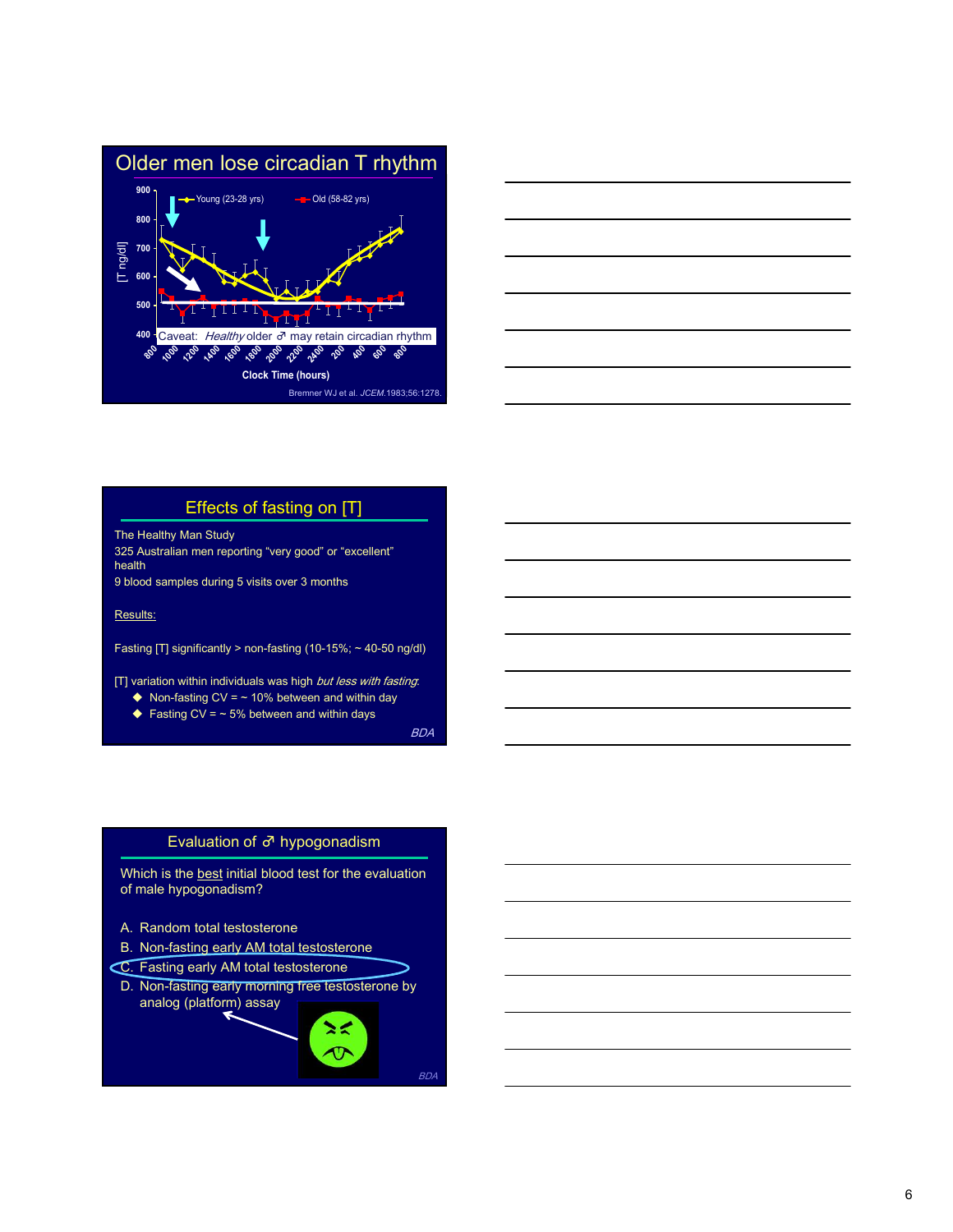



#### Free Testosterone Hypothesis

- 
- 
- 



- -
	-

```
Pardridge WM. JCEM 1986;15,259-78<br>Caldwell JD, et al. Horm Metab Res. 2006;38:206-218. BDA<br>Adams JS. Cell. 2005;122:647-649.
```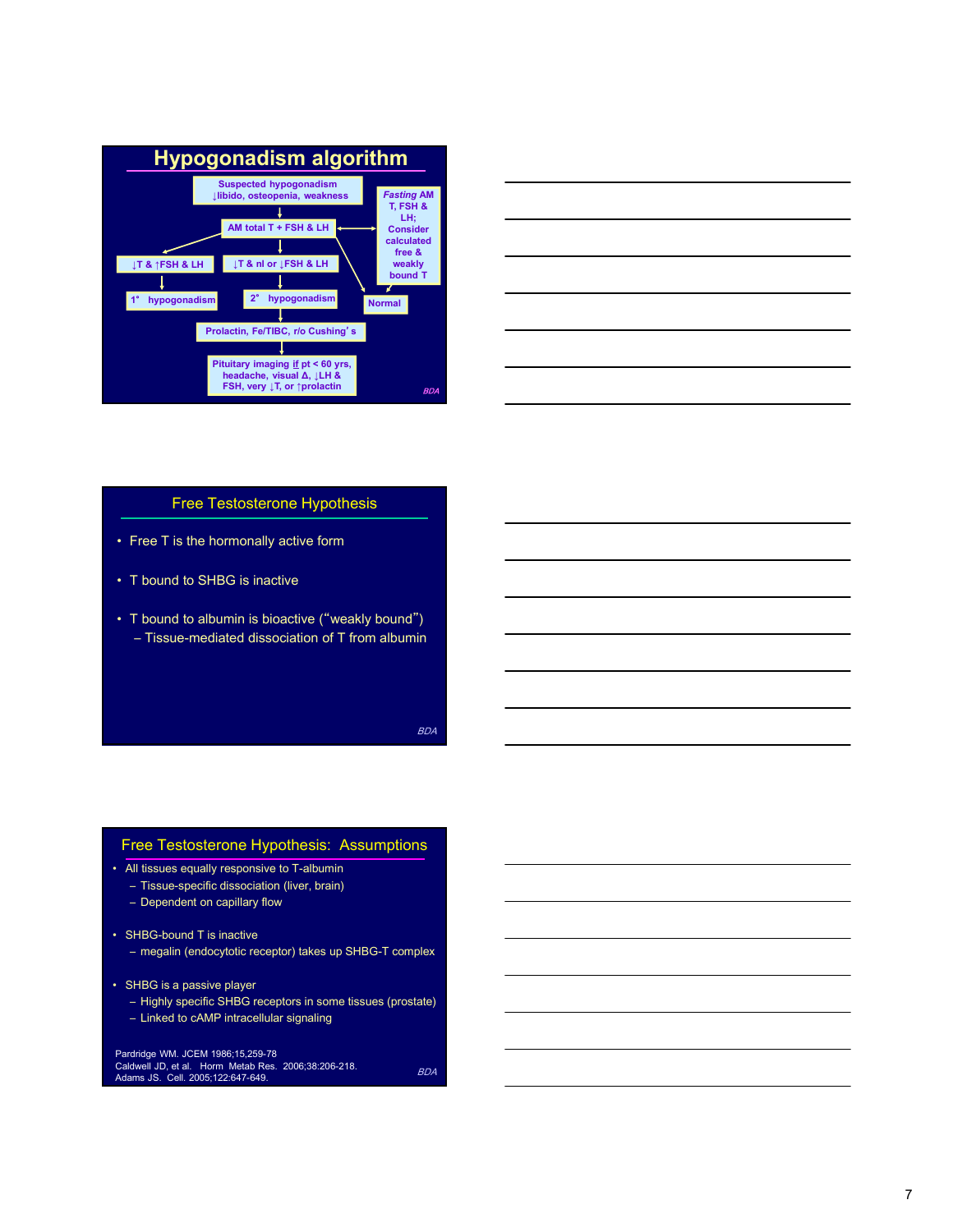# SHBG deficiency case

SHBG deficiency due to a missense mutation in a  $\sigma$ 

- 
- $\cdot$  Low total T and  $E_2$ , but normal LH and dialyzable free T
- 
- SHBG deficiency case<br>
BG deficiency due to a missense mutation in a  $\sigma$ <br>
 Undetectable SHBG<br>
 Low total T and E<sub>5</sub>, but normal LH and dialyzable free T<br>
 Normal gonadal development & spermatogenesis<br>
 However, subtle • SHBG deficiency case<br>• BG deficiency due to a missense mutation in a σ<br>• Undetectable SHBG<br>• Low total T and E<sub>2</sub>, but normal LH and dialyzable free T<br>• Normal gonadal development & spermatogenesis<br>• However, s⊔itte ph **SHBG deficiency case**<br>• Undetectable SHBG<br>• Undetectable SHBG<br>• Low total T and E<sub>2</sub>, but normal LH and dialyzable free T<br>• Normal gonadal development & spermatogenesis<br>• However, subtle phenotype of muscle weakness,  $\down$ • SHBG deficiency case<br>• BG deficiency due to a missense mutation in a σ<sup>3</sup><br>• Undetectable SHBG<br>• Low total T and E<sub>2</sub>, but normal LH and dialyzable free T<br>• Normal gonadal development & spermatogenesis<br>• However, subtle erections, ↓ libido, ↓ shaving compared to peers SHBG deficiency due to a missense mutation in a  $\sigma$ <br>
J. Undetectable SHBG<br>
Low total Tand E<sub>5</sub>, but normal LH and dialyzable free T<br>
Normal gonatal development & sperancogenesis<br>
However, subtle phenotype of muscle weakne

BDA NATURAL ESTE EN EL ENTRE EL ENTRE EL ENTRE EL ENTRE EL ENTRE EL ENTRE EL ENTRE EL ENTRE EL ENTRE EL ENTRE

# Clin Endocrinol Metab. 2014;E1798-1982<br>  $\overline{e}$ <br>  $\overline{e}$ <br>  $\overline{e}$ <br>  $\overline{f}$ <br>  $\overline{f}$ <br>  $\overline{f}$ <br>  $\overline{f}$ <br>  $\overline{f}$ <br>  $\overline{f}$ <br>  $\overline{f}$ <br>  $\overline{f}$ <br>  $\overline{f}$ <br>  $\overline{f}$ <br>  $\overline{f}$ <br>  $\overline{f}$ <br>  $\overline{f}$ <br>  $\overline{f}$ <br>  $\overline{f}$ <br> EMAS data ♂ with low free T, but normal total T vs. normal free T **EG** deficiency due to a missense mutation in a  $\sigma$ <br>
• Undelectable SHBG<br>
• Low total T and  $E_2$ , but normal LH and dialyzable free T<br>
• Nowever, subtle phenotype of muscle weakness,  $\downarrow$ AM<br>
• erections,  $\downarrow$  ilbido,  $\overline{B}$  deficiency due to a missense mutation in a  $\sigma$ <br>
• Undetectable SHBC<br>
• Low total T and  $\infty_c$  but normal LH and dialyzable free T<br>
• Normal gonadal development & spermatogenesis<br>
• Herebors, 1, libido, 1, shavin BG deficiency due to a missense mutation in a  $\sigma$ <br>• Undetectable SHBG<br>• Low total T and E<sub>2</sub>, but normal LH and dialyzable free T<br>• Norma gonatal development & spermatogenesis<br>• Norwer, suittie phenotype of muscle weakne **EMAS data**<br>  $\vec{\sigma}$  with low free T, but normal total T vs. normal free T<br>  $\cdot$  More likely to report sexual and physical symptoms<br>  $\cdot$  Had lower serum hemoglobin<br>  $\cdot$  Had lower bone mineral density<br>  $\cdot$  Had lower bon 3. With low free T, but normal total T vs. normal free T<br>
2. More likely to report sexual and physical symptoms<br>
2. Had lower serum hemoglobin<br>
2. Had lower bone mineral density<br>
2. A Clin Endocrind Metab. 2016:101:2840-2 3. Calculated free Triescular and physical symptoms<br>3. Had lower seturn hemoglobin<br>3. Calculated for measurement of the Expansion of the Expansion Metable. 2016:101:2040-2 and 2047-57<br>3. Calculated Free, 2017:38-304-322.<br> 4. Clien Endocrinot Metab. 2016:101:2640-2 and 2647-57<br>
EDA<br>
Endocrée Res. 2017:36-36-352.<br>
The free Eests betternee hypothesis is controversial,<br>
1. The free tests betternee hypothesis is controversial,<br>
2. A clearly nor EMAS data<br>
ith low free T, but normal total T vs. normal free T<br>
More likely to report sexual and physical symptoms<br>
Had lower bone mineral density<br>
Had lower bone mineral density<br>
Free mineral density<br>
Free Testosterone a

J Clin Endocrinol Metab. 2016;101:2640-2 and 2647-57<br>Endo Rev. 2017;38-304-322.

BDA **B**ook and the second second second second second second second second second second second second second second second second second second second second second second second second second second second second second

# Free Testosterone and Dx of Hypogonadism:<br>Summary and Conclusions

- but it remains the best that we have.
- remains useful in excluding hypogonadism.
- ♂ with factors known to alter [SHBG].
- 4. Measurement of free [T] by equilibrium dialysis<br>may be useful when cFT is discordant with clinical presentation.

BDA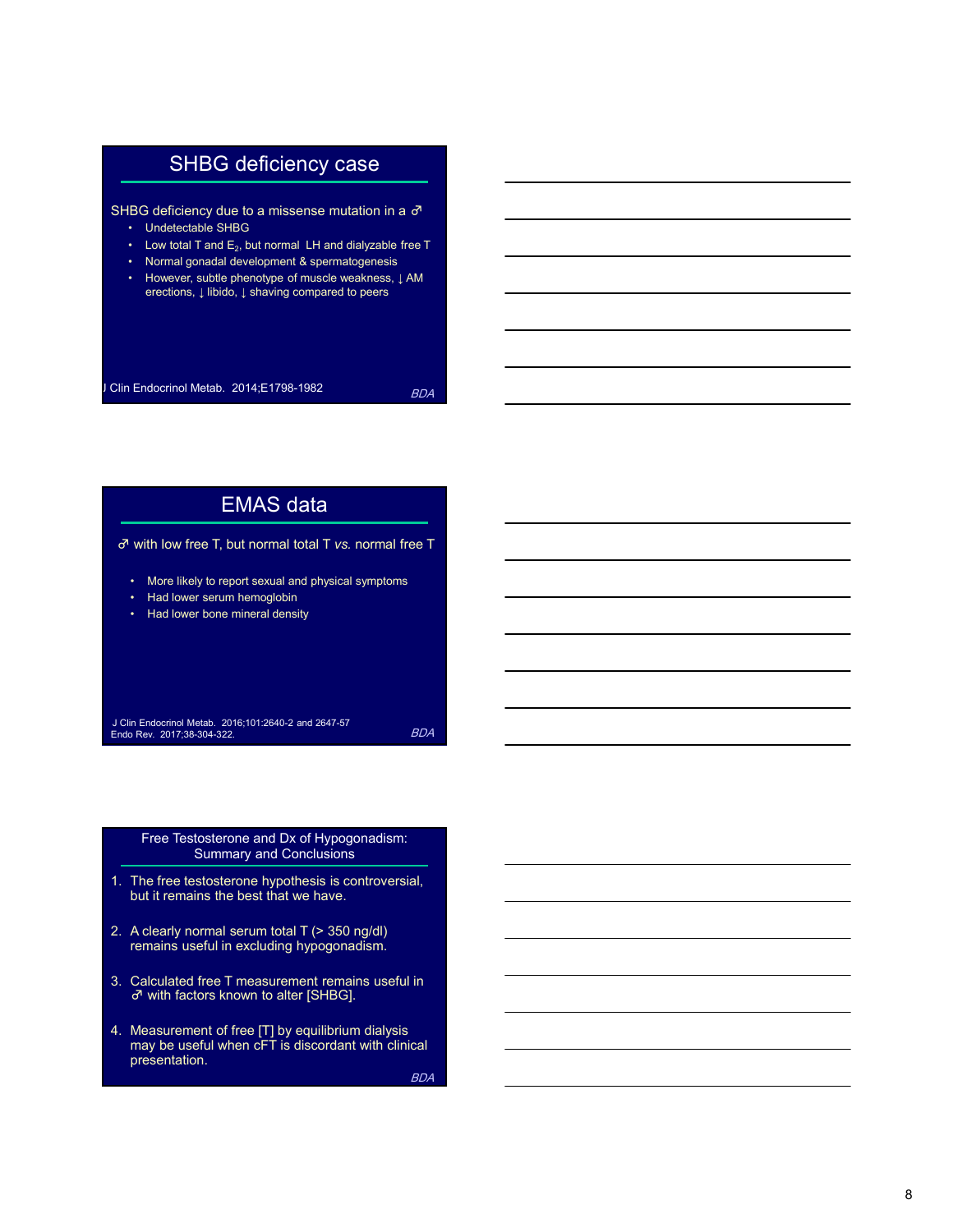







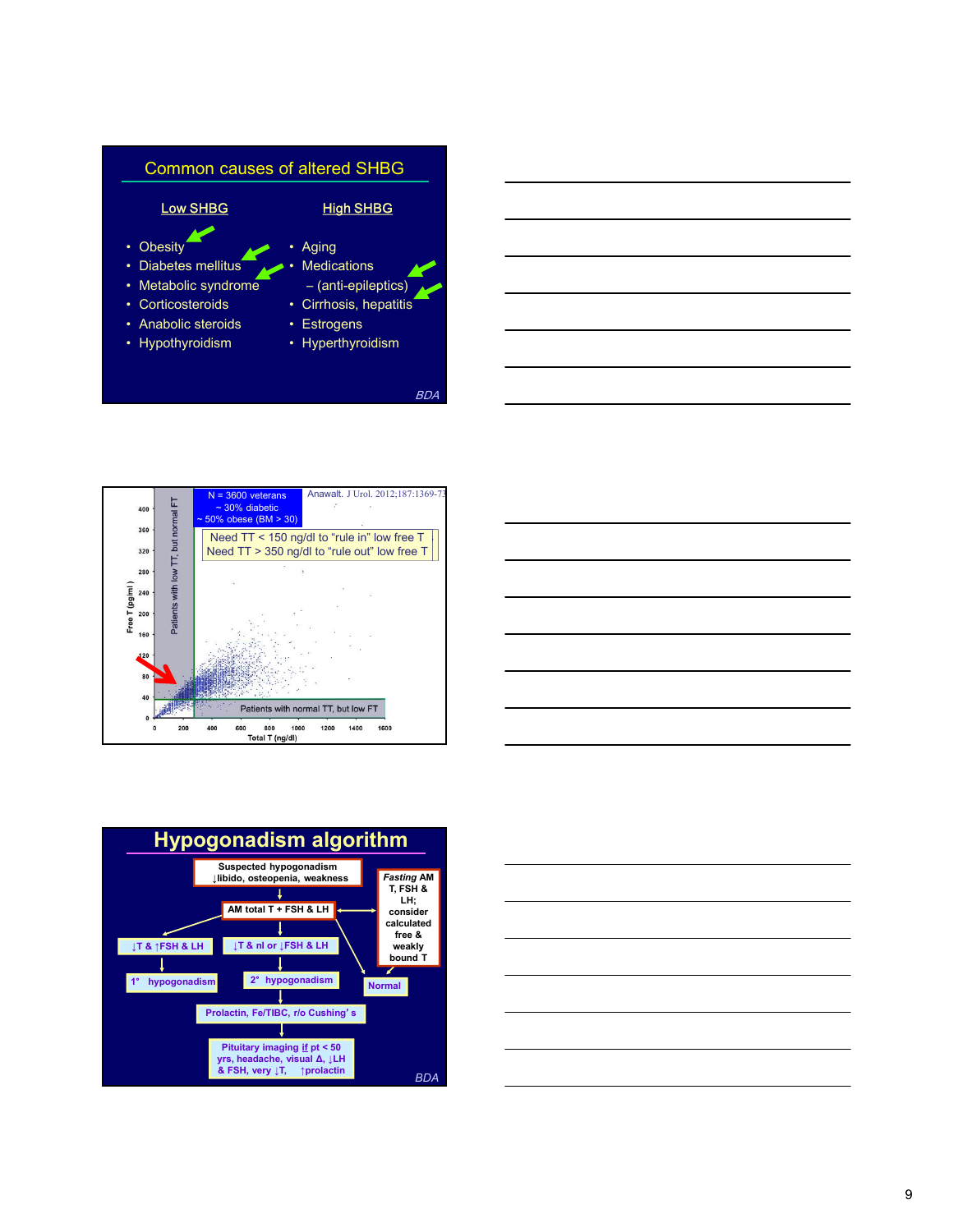

- 
- 
- 
- 



#### Evaluation of secondary ♂ hypogonadism

Which is the following is the most important test to order in a 65-year old man with a normal physical examination and secondary hypogonadism (by laboratory)? (He has no headaches or visual complaints.)

- 
- 
- 
- 
-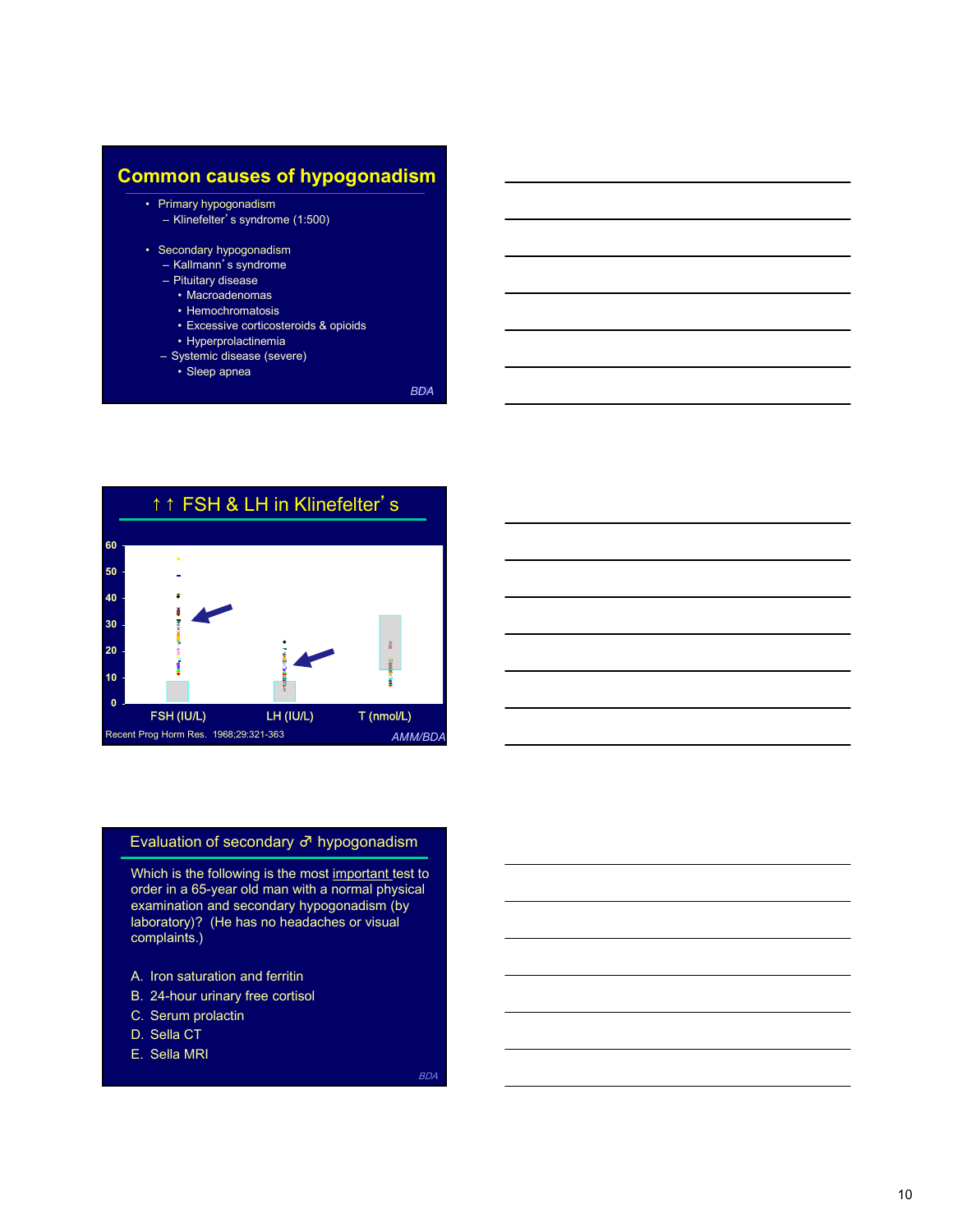



#### Evaluation of secondary ♂ hypogonadism

order in a 65-year old man with a normal physical examination and secondary hypogonadism (by laboratory)? (He has no headaches or visual complaints.) Evaluation of secondary σ<sup>3</sup> hypogonadism<br>
Which is the following is the most important test to<br>
order in a 65-year old man with a normal physical<br>
examination and secondary hypogonadism (by<br>
laboratory)? (He has no head Evaluation of secondary  $\vec{\sigma}$  hypogonadism<br>
Which is the following is the most ingodatal test to<br>
corder in a 65-year old man with a normal physical<br>
examination and secondary hypogonadism (by<br>
complaints.)<br>
A. Iron sat Which is the following is the most important test to<br>order in a 65-year old man with a normal physical<br>examination and secondary hypogonadism (by<br>based aboratory)? (He has no headaches or visual<br>complaints.)<br>A. Iron satura **one in a secondary hypogenadism** (by<br>
examination and secondary hypogenadism (by<br>
laboratory)? (He has no headaches or visual<br>
complaints.)<br>
A. Iron saturation and ferritin<br>
C. Serum projection<br>
C. Serum projection<br>
D.

# Evaluation before T Rx initiation

- EDGET RX initiation<br>
Divisors of international<br>
single low [T].<br>
would initiate T rx without<br>
would initiate T rx without<br>
dotropins.<br>
Clin Endocrinol 2015;82:234-241<br>
Clin Endocrinol 2015;82:234-241
- measuring serum gonadotropins.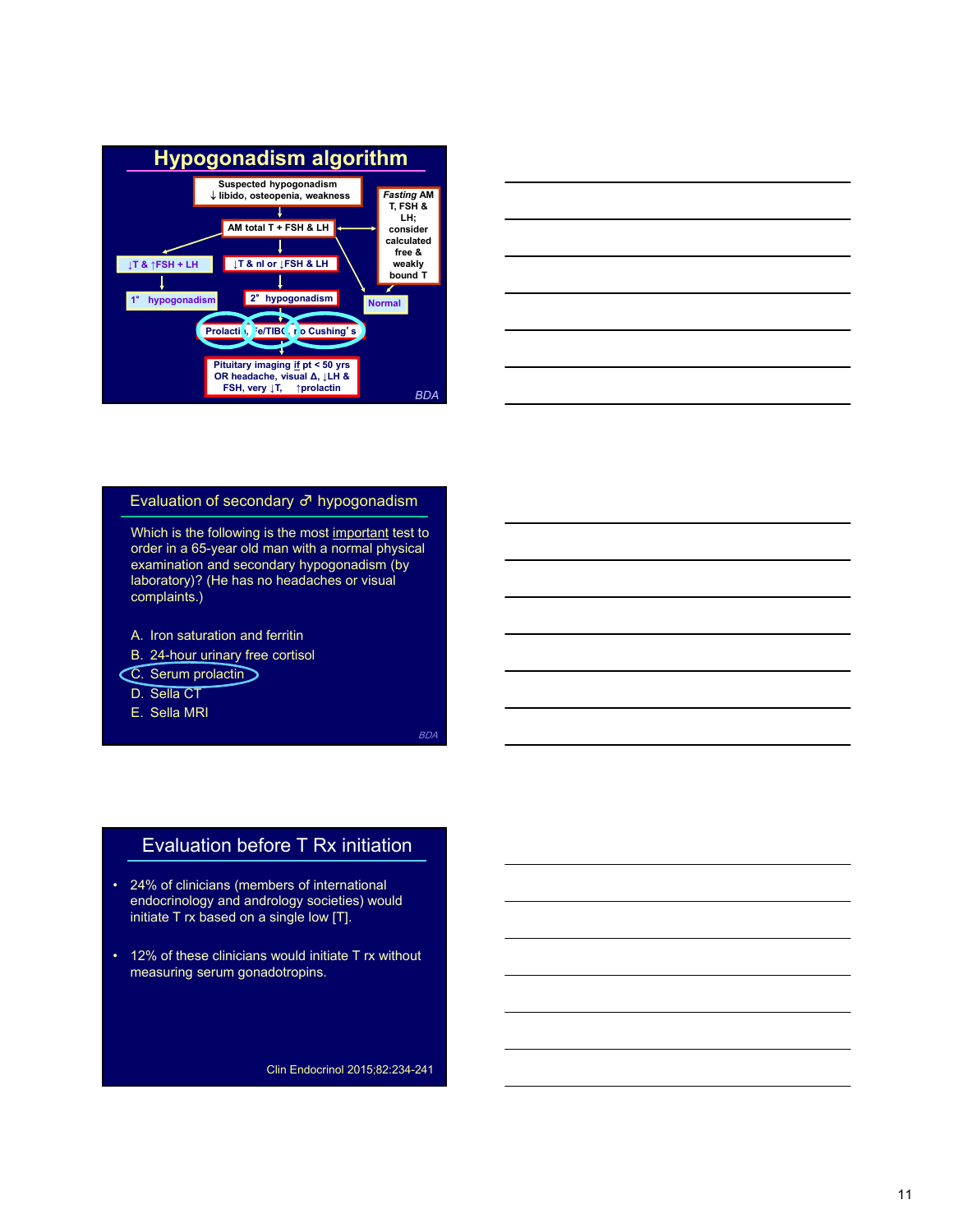#### Summary of diagnosis of  $\sigma$  hypogonadism

- Summary of diagnosis of  $\overline{d}$ <sup>1</sup> hypogonadism<br>
 Screen with total T assay<br>
 Assay with validated normal range of ~ 300-1000 ng/dl<br>
 Confirm with repeat *fasting* morning total T<br>
 Measure calculated free T<br>
 A Summary of diagnosis of  $\vec{\sigma}^{\text{t}}$  hypogonadism<br>
Screen with total T assay<br>
— Assay with validated normal range of ~ 300-1000 ng/dl<br>
Confirm with repeat *fasting* morning total T<br>
— Measure calculated free T<br>
• Age > 6 • Confirm with total T assay<br>
• Confirm with total T assay<br>
– Assay with validated normal range of ~ 300-1000 ng/dl<br>
• Confirm with repeat *fasting* morning total T<br>
– Mage > 65, BMI > 30, DM, hepatitis<br>
• Mage > 65, BM Summary of diagnosis of  $\vec{\sigma}$  hypogonadism<br>
Screen with total T assay<br>
— Assay with validated normal range of ~ 300-1000 ng/dl<br>
Confirm with repeat *fasting* morning total T<br>
— Measure calculated free T<br>
• Age > 65, BMI • Summary of diagnosis of  $\vec{\sigma}$  hypogonadism<br>• Screen with total T assay<br>– Assay with validated normal range of ~ 300-1000 ng/dl<br>• Confirm with repeat *fasting* morning total T<br>– Measure calculated free T<br>• Age > 65, S Summary of diagnosis of  $d^2$  hypogonadism<br>
Screen with total T assay<br>
– Assay with validated normal range of ~ 300-1000 ng/dl<br>
Domfirm with repeat *fasting* morning total T<br>
– Measure calculated free T<br>
• Age > 65, BMI • Summary of diagnosis of  $\vec{\sigma}$  hypogonadism<br>• Screen with total T assay<br>– Assay with validated normal range of ~ 300-1000 ng/dl<br>• Confirm with repeat *fasting* morning total T<br>– Measure calculated free T<br>• Age > 65,
- -
	-
- mmary of diagnosis of  $\vec{\sigma}$  hypogonadism<br>
ten with total T assay<br>
stay with validated normal range of ~ 300-1000 ng/dl<br>
firm with repeat *fasting* morning total T<br>
teasure calculated free T<br>
 Age > 65, BMI > 30, DM, hep en with total T assay<br>• with validated normal range of ~ 300-1000 ng/dl<br>• firm with repeat *fasting* morning total T<br>• Age > 65, BM > 30, DM, hepatitis<br>• Medications: anti-epileptics, corticosteroids<br>sure gonadotropins (
- prolactin, or clinical suspicion

#### "n of 1" trial?

In some patients with symptoms of hypogonadism and borderline [T] values, "n of 1" trial is indicated

Tips for "n of 1" trial

- 
- 
- Neasure calculated normal range or  $-$  300-1000 right<br>
 Measure calculated free T<br>
 Age > 65, BMI > 30, DM, hepattis<br>
 Measure goals of free T<br>
 Age > 65, BMI > 30, DM, hepattis<br>
 Nedications: anti-epileptics, cort Confirm with repeat *fasting* morning total T<br>  $\sim$  Age > 65, BMI > 30, DM, hepatitis<br>  $\cdot$  Age > 65, BMI > 30, DM, hepatitis<br>  $\cdot$  Mage > 65, BMI > 30, DM, hepatitis<br>  $\cdot$  Medications: anti-epileptics, corticosteroids<br>
t min win repeat resons much the relations and results are calculated free T<br>
• Alecications: anti-epileptics, controsteroids<br>
sure gonadotrophis (FSH > LH in 1" hypogonadism)<br>
SH & LH tend to be slightly t in older men<br>
• S 6-12 months for bone effects  $vs.$ <sup>2</sup> mesotations: animalineptics, concourses<br>
aleasure gondardropins (FSH > LH in 1<sup>4</sup> hypogonatism)<br>
T-FSH & LH tent to be slightly t in odder men<br>
T-PSH & LH tent to be slightly t in odder men<br>
conclude the cypion of th sure gonadotropins (FSH > LH in 1" hypogonadism)<br>
SH & LH tend to be slightly 1 in older men<br>  $\rightarrow$  80, sella imaging only if very 1 T, 1 LH & FSH, the<br>
action, or clinical suspicion<br>  $\qquad \qquad$  "n of 1" trial?<br>
<br>
"In of 1" t sort got all the did be slightly thin older men<br>
SH & LH tend to be slightly thin older men<br>
> 80, solla imaging only if very 1 T, 1 LH & FSH, †<br>
actin, or clinical suspicion<br>  $\beta$ <br>
some patients with symptoms of hypogona
	- 2-6 months for sexual effects
- 
- 
- 

BDA **B**ook and the second second second second second second second second second second second second second second second second second second second second second second second second second second second second second

BDA DE ESTADO E EN EL ENTRETADO E EL ENTRETADO E EL ENTRETADO EN EL EL ENTRETADO EN EL EL EL EL EL EL EL EL EL

# The US "n of 1,000,000" trial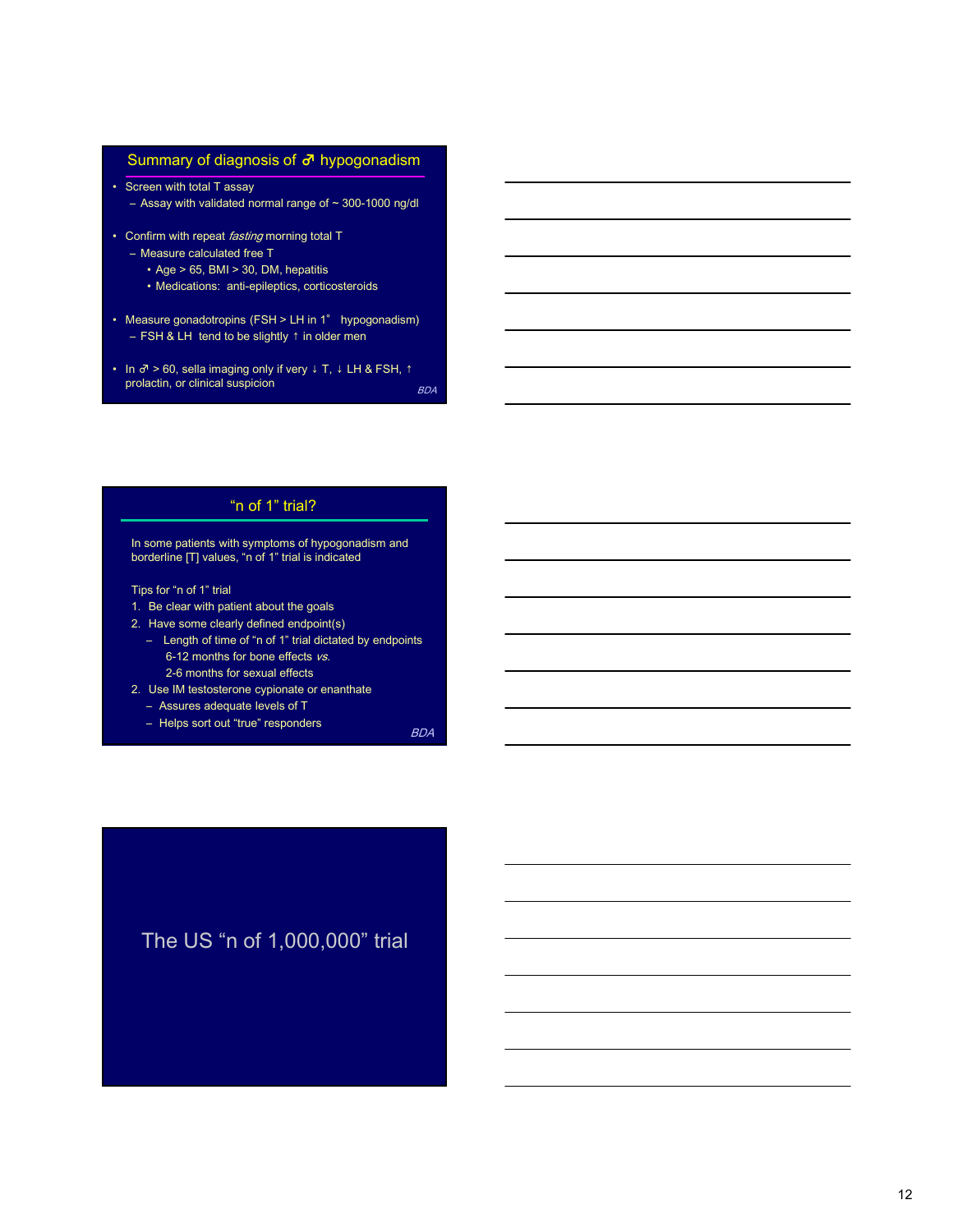







# Obesity, weight loss and T

Several case series of effects of bariatric surgery on serum T $\sim$  100  $\mu$  m  $\sim$  100  $\mu$  m  $\sim$  100  $\mu$  m  $\sim$  100  $\mu$ 

Nascent story: Significant weight loss (>10%) appears to ↑ [T]

2 RCT of diet and exercise:

Weight loss of < 10% in overweight -obese men weighing  $\sim$  100 kg resulted in minimal change in serum [T]  $\hskip1cm \qquad \qquad \blacksquare$ 

J Diabetes Obesity. 2014;1:1-7 J Sex Med 2013;10:1823-1832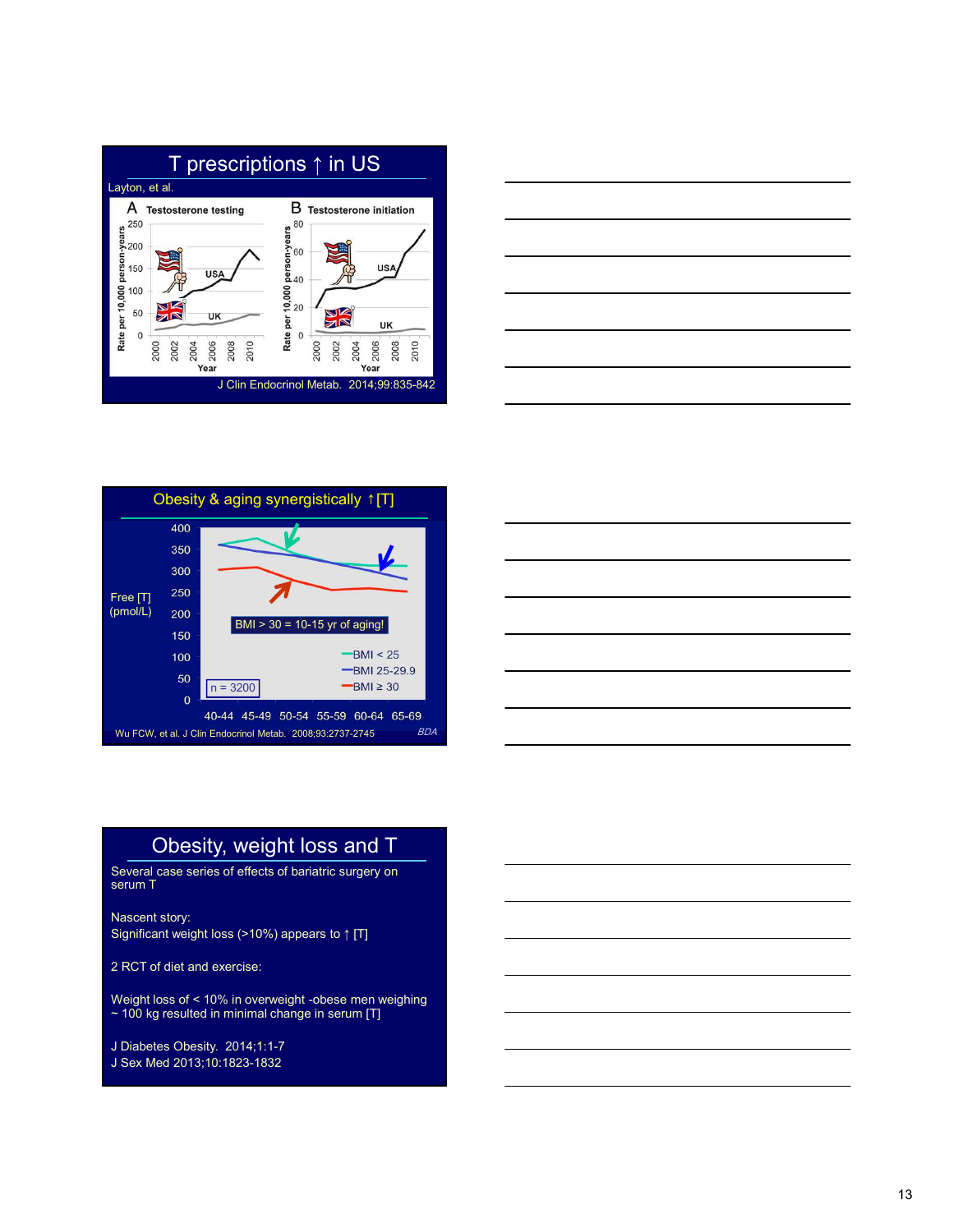# Safety monitoring of T during<br>
Rx: Older  $\vec{\sigma}$ <br>
1. Hematocrit after initiation or increase in dosage<br>
a. Annual check<br>
2. Offer prostate cancer screening<br>
a. If previous PSA done, then re $\checkmark$ <br>
b. If previous PSA not do Safety monitoring of T during Rx: Older ♂

- 
- -
- Safety monitoring of T during<br>
Rx: Older ♂<br>
Hematocrit after initiation or increase in dosage<br>
a. Annual check<br>
Offer prostate cancer screening<br>
b. If previous PSA done, then re<br>
b. If previous PSA done, offer prostate can Safety monitoring of T during<br>
Rx: Older  $\vec{\sigma}$ <br>
1. Hematocrit after initiation or increase in dosage<br>
2. Offer prostate cancer screening<br>
2. Offer prostate cancer screening<br>
6. If previous PSA done, then re/<br>
b. If prev Safety monitoring of T during<br>
Rx: Older  $\sigma$ <br>
Hematorit after initiation or increase in dosage<br>
a. A mund check<br>
Offer prostate cancer screening<br>
a. If previous PSA done, then re $\sqrt{t}$ <br>
b. If previous PSA done, then reSafety monitoring of T during<br>
Rx: Older  $\vec{\sigma}$ <br>
Hematocrit after initiation or increase in dosage<br>
a. Annual check<br>
Offer prostate cancer screening<br>
b. If previous PSA not done, offer prostate cancer<br>
b. If previous PSA screening. Advise that benefit controversial, risk of false ⊕ test results and need for biopsy is significant. Safety monitoring of T during<br>
Rx: Older ♂<br>
Hematocrit after initiation or increase in dosage<br>
a. Annual check<br>
Offer prostate cancer screening<br>
a. If previous PSA done, then re<br>
b. If previous PSA done, offer prostate ca **Safety monitoring of T during<br>
Rx: Older**  $\vec{\sigma}$ **<br>
Hematocrit after initiation or increase in dosage<br>
a. Annual check<br>
offer prostate cancer screening<br>
b. If previous PSA not done, offer prostate cancer<br>
b. If previous PS** 
	- significantly greater than 1.0 ng/ml (e.g., > 1.4)

#### **Unnecessary**

Monitoring of lipids, liver function tests, BMD Screening for sleep apnea

# **PARATION THEORY INTERFERENCE CONSUMITY OF THE CONSUMITY OF THE CONSUMITY OF THE CONSUMITY CONSUMITY (Figure 2015)**<br> *H* previous PSA done, then ne∠<br> **Expressions** cancer screening<br> *H* previous PSA done, then ne∠<br>
screen Safety monitoring of T during Rx: Younger ♂ Safety monitoring of T during<br>
1. Hematocritater initiation or increase in dosage<br>
a. Annual check<br>
"Low likelihood of erythrocytosis due T Rx in ∂ ≤ 50 yrs<br>
Unnecessary<br>
Screening for presiste cancer<br>
Monitoring of illyi

\*Low likelihood of erythrocytosis due T Rx in  $\sigma$  ≤ 50 yrs

#### **Unnecessary**

Screening for prostate cancer Monitoring of lipids, liver function tests, BMD Screening for sleep apnea **Particularity in Confliction of the Cost (US: IM TU CHE)**<br> **FAX:** Younger ∂<br>
1. Hematoori after initiation or increase in dosage<br>
"Low likelihood of erythrocytosis due T Rx in ∂ ≤ 50 yrs<br>
Screening for prostate cancer<br>
M **B.** Convention and the initiation or increase in dosage<br>
a. Annual check<br>
"Low likelihood of erythrocytosis due T Rx in ∂ ≤ 50 yrs<br>
<u>Unnecessary</u><br>
Screening for prostate cancer<br>
Monthoring of lipids, liver function test 2. Sammal check<br>
2. Annual check<br>
2. Annual check<br>
2. Consider the proposition of environmental check<br>
2. Screening for prostate cancer<br>
2. Screening for steep appea<br>
2. Screening for steep appea<br>
2. Safety elements<br>
2. S i. remaction the mission of interase in obsage<br>
a. Annual check<br>
"Low likelihood of erythrocytosis due T Rx in  $\vec{\sigma} \le 50$  yrs<br>
Screening for prostate cancer<br>
Monitoring of lipids, liver function tests, BMD<br>
Screening fo a. Amuar enext<br>
Movilkelihood of erythrocytosis due T Rx in ∂ ≤ 50 yrs<br>
Unnecessary<br>
Screening for prostate cancer<br>
Screening for siets, enertherichinests, BMD<br>
Screening for siets appear<br>
Screening for siets appear<br>
<br>
S Low incentrodo of erytmocytosis oue First in or Slouyis<br>
Screening for prostate cancer<br>
Monitoring of lipids, liver function tests, BMD<br>
Screening for sleep apnea<br>
<br> **Selection of T Rx**<br>
<br>
Patient preference<br>
a. Cost (US: 3. Adherence <u>universeary</u><br>
<u>universeary</u><br>
Screening for prostate cancer<br>
Monitoring of lipids, liver function tests, BMD<br>
<br> **Selection**<br>
Patient preference<br>
a. Cost (US: IM TU >> gel and SC > IM T cypionate)<br>
Bately (Relative)<br>
Safely Scheening for size to the function tests, BMD<br>
Monitoring of lipids, liver function tests, BMD<br>
Screening for sleep apnea<br>
<br>
A Cost (US: M TU >> gel and SC > M T cypionate)<br>
b. Convenience (Depends on patient)<br>
a. Some pat archivening to injects, issue introduced as the USC Screening for sleep apmea<br>
Screening for sleep apmea<br>
a. Cost (US: MTU >> gel and SC > MT cyplonate)<br>
b. Convenience (Opends on patient)<br>
a. Sexet US: MTU >> gel and SC >

# Selection of T Rx

#### Key elements

- 
- 
- 
- -
	-
	-
- -
- -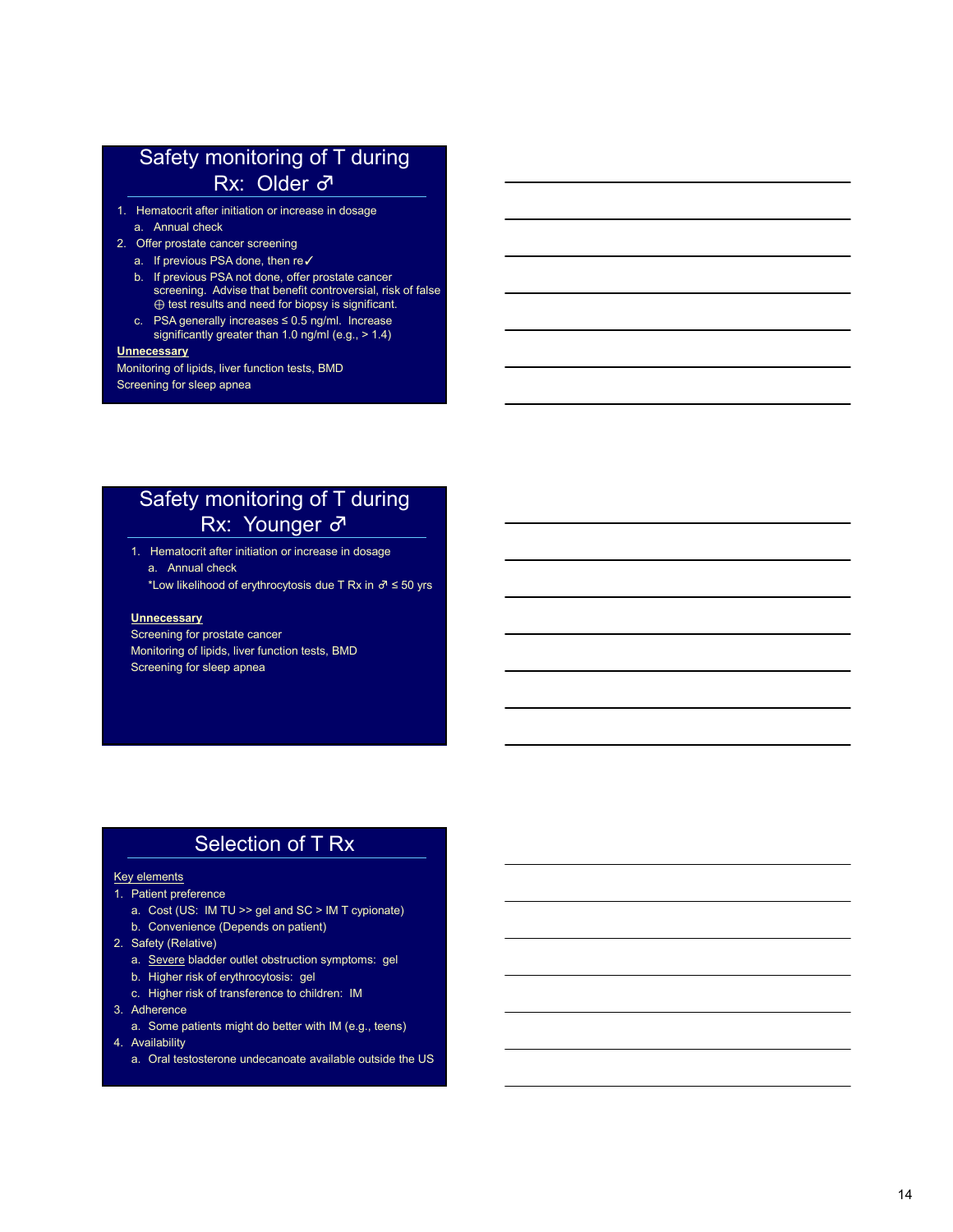## T Treatment & CV Disease

#### March 3, 2015

T Treatment & CV Disease<br>March 3, 2015<br>FDA requires manufacturers to include<br>warming about possible increased risk of MI<br>and stoke and advises practitioners to make<br>patients aware of these potential risks when<br>deciding whe T Treatment & CV Disease<br>
March 3, 2015<br>
March 3, 2015<br>
FDA requires manufacturers to include<br>
warning about possible increased risk of MI<br>
and storke and advises practitioners to make<br>
patients aware of these potential ri T Treatment & CV Disease<br>
March 3, 2015<br>
FDA requires manufacturers to include<br>
marming about possible increased risk of MI<br>
mand stroke and advises practitioners to make<br>
patients aware of these potential risks when<br>
rel T Treatment & CV Disease<br>
March 3, 2015<br>
FDA requires manufacturers to include<br>
warring about possible increased risk of MI<br>
and stroke and advises practitioners to make<br>
apatients ware of these potential risks when<br>
decid T Treatment & CV Disease<br>
March 3, 2015<br>
FDA requires manufacturers to include<br>
mand stoke and advises practitioners to make<br>
mand stoke and advises practitioners to make<br>
patients aware of these potential risks when<br>
deci T Treatment & CV Disease<br>
FDA requires manufacturers to include<br>
and stroke and advises practitioners to make<br>
patients aware of these potential risks when<br>
deciding whether to initiate or continue T.<br>
Finkle: T Rx 1 nonf T Treatment & CV Disease<br>
March 3, 2015<br>
TDA requires manufacturers to include<br>
marming about possible increased risk of MI<br>
materix and advises practitiones to make<br>
material state are of these potential risks when<br>
decid • Controls: Provides an analytical controls: Controls: Phosphodiesterase in the discoverant state of the and state and state and state and state and state and state and state and state and state and metallies (Fig. 1.1 R • Followed for 90-180 days after initial and street and stream and stream of solicity and provide increased fisk of MI<br>
and street and advises practitioners to make attents aware of these potential risks when<br>
relations March 3, 2015<br>
• March and stock end advises practitioners do include<br>
and stroke and advises practitioners to make<br>
patients aware of these potential risks when<br>
deciding whether to initiate or continue T.<br>
• Control stu FDA requires manufacturers to include<br>
warning about possible increased risk of MI<br>
and stroke and advises practitioners to make<br>
patients aware of these potential risks when<br>
deciding whether to initiate <u>or continue</u> T

# Finkle: T Rx ↑ nonfatal MI

Finkle, et al.

- 
- prescription of T **Finkle: T Rx ↑ nonfatal MI**<br> **Kie**, et al.<br>
• Cohort study (1223  $\sigma$ ) starting T after coronary<br>
• Controls: Phosphodical Harst 15 yrs later)<br>
• Controls: Phosphodical are inhibitor users<br>
• Followed for 90-180 days a FITIKIE. I FXX I HOFTICINE INT<br>
(setal.<br>
Cohort study (1223  $\sigma$ ) starting T after coronary<br>
anglography (mean initial 1.5 yrs later)<br>
Controls: Phosphodisterses inhibitor<br>
For MI considers and phosphodisterses inhibitor<br> kle, et al.<br>
• Control study (1223  $\sigma$ ) starting T after coronary<br>
• anglography (mean initial 1.5 yrs later)<br>
• Controls: Phosphodiesterase inhibitor users<br>
• Followed for 30-180 days after initial<br>
• Octomer: ICD-3 di • Cohort study (1223  $\sigma$ ) starting T after coronary<br>
• Controls: Phosphodiesterase inhibitor users<br>
• Followed for 90-180 days after initial<br>
• prescription of T<br>
•  $\sigma$  prescribed oral phosphodiesterase inhibitor<br>
• Out angiography (mean initial 1.5 yrs later)<br>
• Controls: Phosphodiesterase inhibitor<br>
• Followed for 90-180 days after initial<br>
• *a* prescribed oral phosphodiesterase inhibitor<br>
• *a* prescribed oral phosphodiesterase inhi • Controls: Phosphodiesterase inhibitor users<br>
• Followed for 90-180 days after initial<br>
• O prescripted oral phosphodicsterase inhibitor<br>
• Outcome: ICD-9 diagnosis of acute Mi<br>
• Results: † risk of non-fatal Mi by 3-4 p
- $\sigma$  prescribed oral phosphodiesterase inhibitor
- 
- pt-years compared to PDE inhibitor users

PLOS. 2014;9:85805

# T ↓ MI in older, high risk ♂

#### Baillargeon, et al

- 
- 
- 
- 
- 
- 

No increased risk of MI with T Rx (HR = 0.84) ↓ risk of MI in the men with the highest risk

Ann Pharmacother. 2014;48:1138-114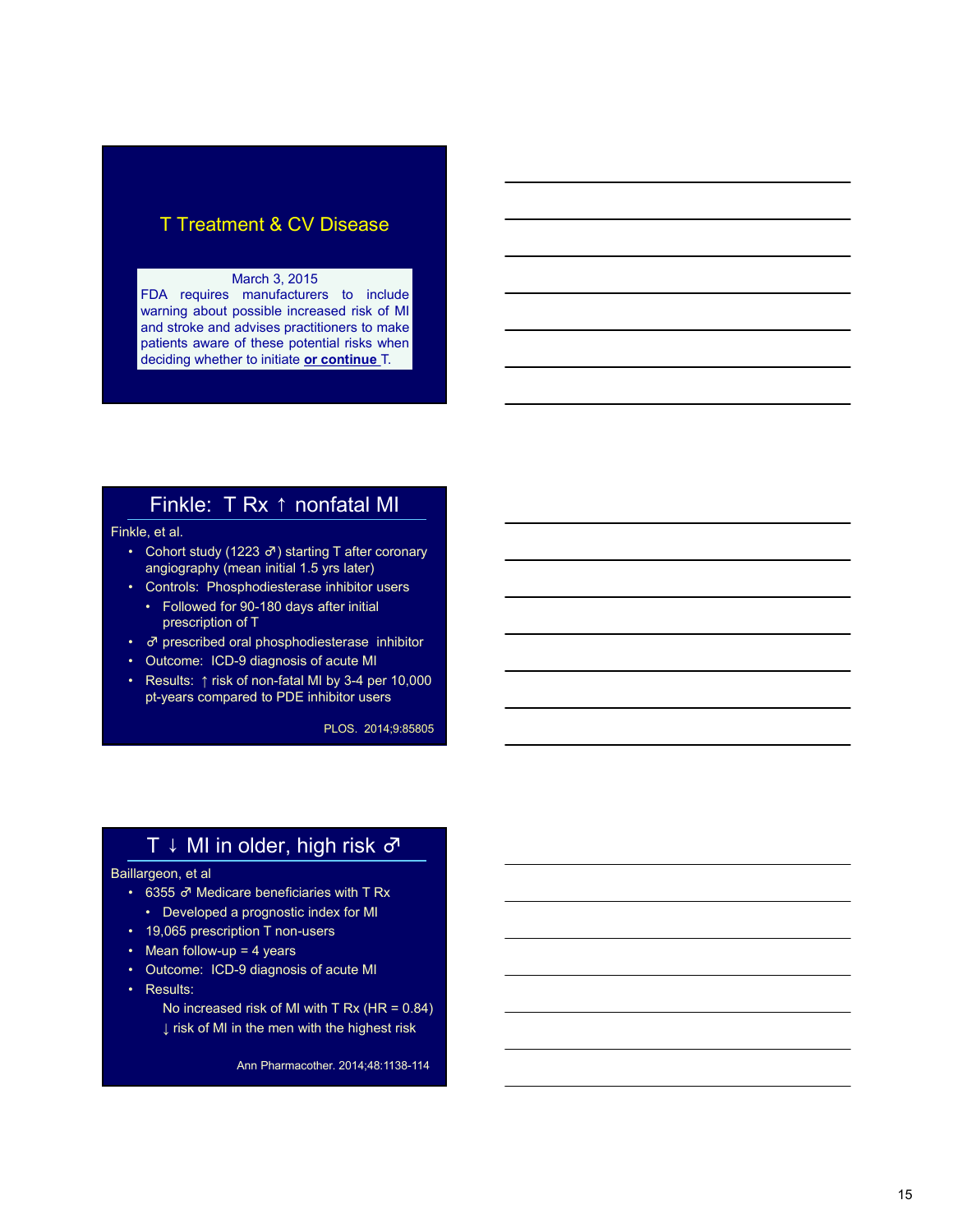### T Rx & CV risk: Summary and Conclusions

- 
- T Rx & CV risk:<br>
Summary and Conclusions<br>
1. No clear pattern between T Rx & CV risk<br>
2. Based on epidemiologic studies, T Rx confers no<br>
or little risk on CV events.<br>
3. Testosterone trial: more CV events in placebo<br>
grou T Rx & CV risk:<br>
Summary and Conclusions<br>
2. Based on epidemiologic studies, T Rx confers no<br>
or little risk on CV events.<br>
2. Based on epidemiologic studies, T Rx confers no<br>
group vs. testosterone gel in older men in fu 2. Based on epidemiologic studies, T Rx confers no<br>or little risk on CV events.
- 3. Testosterone trial: more CV events in placebo group vs. testosterone gel in older men in f/u year
- TRX & CV risk:<br>
Summary and Conclusions<br>
1. No clear pattern between TRx & CV risk<br>
2. Based on epidemiologic studies, TRx confers no<br>
or little risk on CV events.<br>
3. Testosterone trial: more CV events in placebo<br>
group v 1. No clear pattern between TRx & CV risk:<br>
2. Based on epidemiologic studies, TRx confers no<br>
2. Based on epidemiologic studies, TRx confers no<br>
3. Testosterone trial: more CV events in placebo<br>
3. Testosterone trial: mo decision-making about T Rx when the diagnosis of hypogonadism or benefit of T Rx is uncertain T Rx & CV risk:<br>
Summary and Conclusions<br>
1. No clear pattern between T Rx & CV risk<br>
2. Based on epidemiologic studies, T Rx confers no<br>
or little risk on CV events.<br>
3. Testosterone trial: more CV events in placebo<br>
gro FRX & CV risk:<br>
Summary and Conclusions<br>
No clear pattern between TRx & CV risk<br>
Based on epidemiologic suidies, TRx confers no<br>
or little risk on CV events.<br>
Testosterone trial: more CV events in placebo<br>
group vs. testo • The contribution of the symptom of the symptom of the symptom of the symptom of the symptom of the symptom of the symptom of the symptom of the symptom of the symptom of the symptom of the symptom of the symptom of the • No clear pattern between T Rx & CV risk<br>
Based on epiderniologic studies. T Rx confiers no<br>
or little trak on CV events.<br>
• Tectosterone trial: mone CV events in placebo<br>
group vs. testosterone gel in older men in f/u y ased on epidemiologic studies, TRx confers no<br>in little risk on CV events.<br>
estosterone trial: more CV events in placebo<br>
roup vs. testosterone gel in older men in *f/u* year<br>
Incertainty about CV risk should be factored lased on epidemiologic studies, T Rx confers no<br>
estosterone trial: more CV<br>
estosterone rial: more CV<br>
events in placebo<br>
croup vs. testosterone gel in older men in f/u year<br>
Docertainty about CV risk should be factored i Festosterone trial: more CV events in placebo<br>
group vs: testosterone gel in older men in fu year<br>
Uncertainty about CV risks should be factored into<br>
decision-making about T Rx winen the diagnosis of<br>
thypogonadism or erciarity about CV risk should be factored into<br>
Uncertainty about CV risk should be factored into<br>
decision-making about T Rx will be factored into<br>
the progonatism or benefit of T Rx is uncertain<br>
For truly hypogonata Monetainty about CV risk should be factored into<br>ecision-making about T Rx when the diagnosis of<br>ypogonadism or benefit of T Rx is uncertain<br>or truly hypogonadism or benefit of T Rx is safe<br>or truly hypogonadism at  $\overline{A}$ Incertainty about TCV risk should be factored into<br>election-making about T Rx when the diagnosis of<br>ypogonadism or benefit of T Rx is uncertain<br>for truly hypogonadism of P. T. Rx is safe<br>wypogonadism is common, but low [T
- 

#### **Conclusions**

- 
- 
- -
- 
- 
- BDA **B**ook and the second second second second second second second second second second second second second second second second second second second second second second second second second second second second second

# T Treatment & Venous Thrombotic Disease

#### June 19, 2014

U.S. Food and Drug Administration (FDA) is requiring manufacturers to include a general warning in the drug labeling of all approved testosterone products about the risk of blood clots in the veins.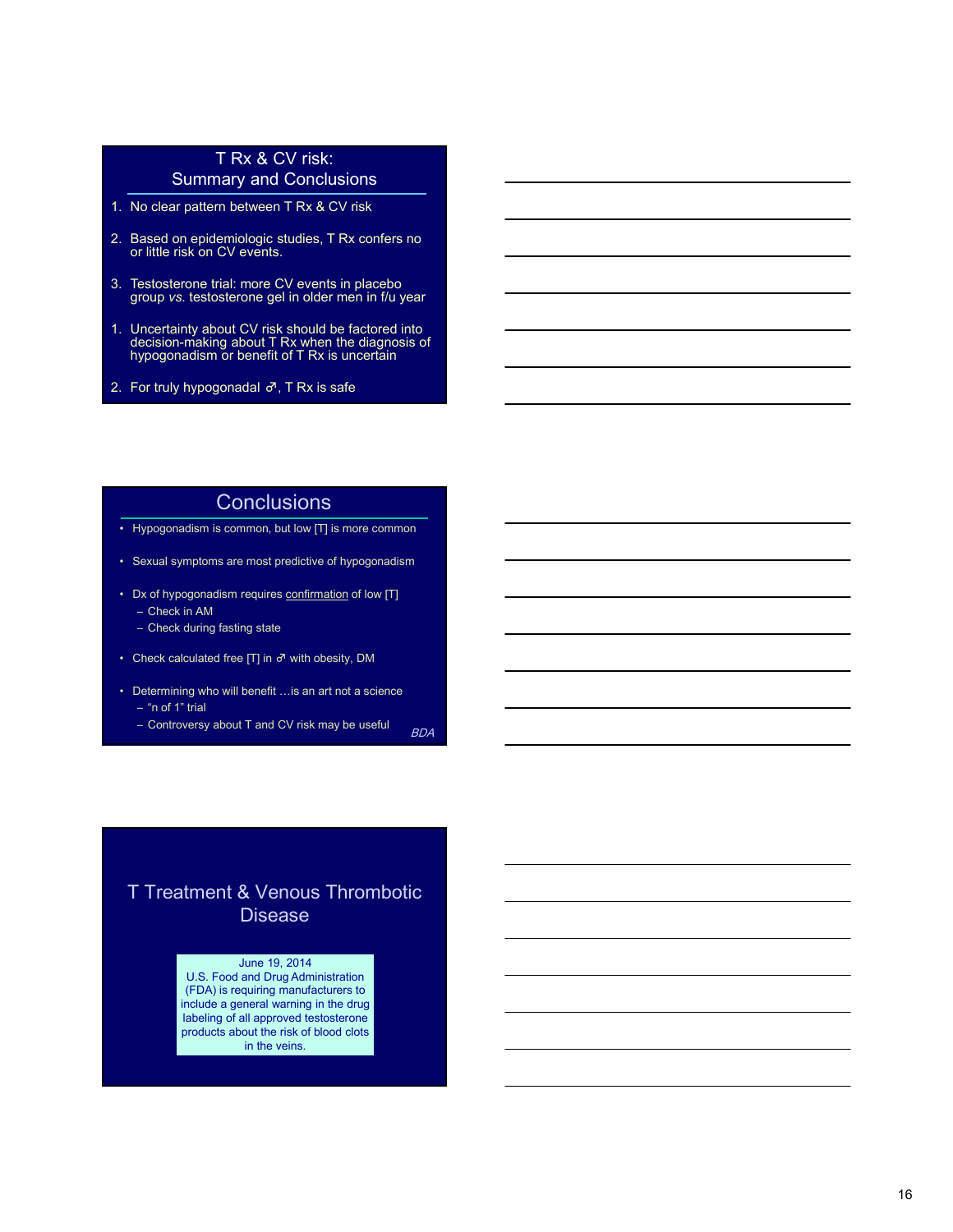# T Rx and thromboembolism

Glueck, et al.

- 2011 report of 6  $\sigma$  with thromboses after T Rx
- 
- T Rx and thromboembolism<br>
leck, et al.<br>
 2011 report of 6  $\sigma$  with thromboses after T Rx<br>
 All 6 with thrombolism<br>
 2014 report of 13  $\sigma$  & 1 9 with thromboses<br>
short time after T Rx initiated (mean = 11 mos)<br>
(deep **T Rx and thromboembolism**<br> **eck**, et al.<br>
• 2011 report of 6  $\sigma$  with thromboses after T Rx<br>
• All 6 with thrombophilia<br>
• 2014 report of 13  $\sigma$  & 1  $\frac{9}{4}$  with thromboses<br>
short time after T Rx initiated (mean = 11 **T Rx and thromboembolism**<br>
• 2011 report of 6  $\vec{\sigma}$  with thromboses after T Rx<br>
• 2014 report of 13  $\vec{\sigma}$  & 1  $\frac{\alpha}{\sigma}$  with thromboses<br>
• 2014 report of 13  $\vec{\sigma}$  & 1  $\frac{\alpha}{\sigma}$  with thromboses<br>
• short time after • 2014 report of 13 ♂ & 1 ♀ with thromboses short time after T Rx initiated (mean = 11 mos) (deep venous or osteonecrosis of hips or knees) 12 of 13 had a clotting disorder 'Thrombophilia should be excluded before administration of exogenous testosterone." **FRX and thromboembolism**<br>
• 2011 report of 6  $\vec{\sigma}$  with thromboses after T Fx<br>
• 2014 report of 13  $\vec{\sigma}$  & 1  $\phi$  with thromboses<br>
short time after T Rx initiated (mean = 11 mos)<br>
(deep venous or osteonecrosis of hip The RX and thromboembolism<br>
Glueck, et al.<br>
2011 report of 6  $\vec{\sigma}$  with thromboses after TRx<br>
2014 report of 13  $\vec{\sigma}$  & 1  $\vec{\epsilon}$  with thromboses<br>
short time after TRx initiated (mean = 11 mos)<br>
(deep venous or osteon **FROM ALLACT SUMMAL THE CASE ALLACT THE CASE ON A report of 13 σ<sup>2</sup> & 14 with thromboses<br>
• 2011 report of 13 σ<sup>2</sup> & 1 4 with thromboses<br>
short time after T Rx initiated (mean = 11 mos)<br>
(deep venous or osteonerosis of h** • 2011 report of 6  $\vec{\sigma}$  with thromboses after TRx<br>• All 6 with thrombophilia<br>• 2014 report of 13  $\vec{\sigma}$  & 1  $\frac{9}{4}$  with thromboses<br>stort time after TRx initiated (mean = 11 mos)<br>(deep venous or osteonecrosis of hip • 2014 report of 13  $\sigma$  & 1  $\Phi$  with thromboess<br>
short time after T Rx initiated (mean = 11 mos)<br>
(deep venous or osteonecrosis of hips or knees)<br>
Thrombophilia should be excluded before<br>
"Intermolophilia should be excl (see virtuals: and discursions of migrin the exclude before administration of exogenous teststeterne.<br>
Thrombonilli a should be exclude to discusse of administration of exogenous tests terme.<br>
More accurate: Consider eva
	- disorder if unexplained thrombosis while on T Rx **Rx** and the contract of the contract of the contract of the contract of the contract of the contract of the

Clin Appl Thromb Hemost. 2014;20:244-9. (+ 4 more case reports since)

# T Rx and thromboembolism

Li, et al. J Urol. 2016;195: 1065-1072

Large insurance database (> 1 million ♂ with diagnosis of hypogonadism; treated vs. not)

- 
- sensitivity analyses
- 
- 



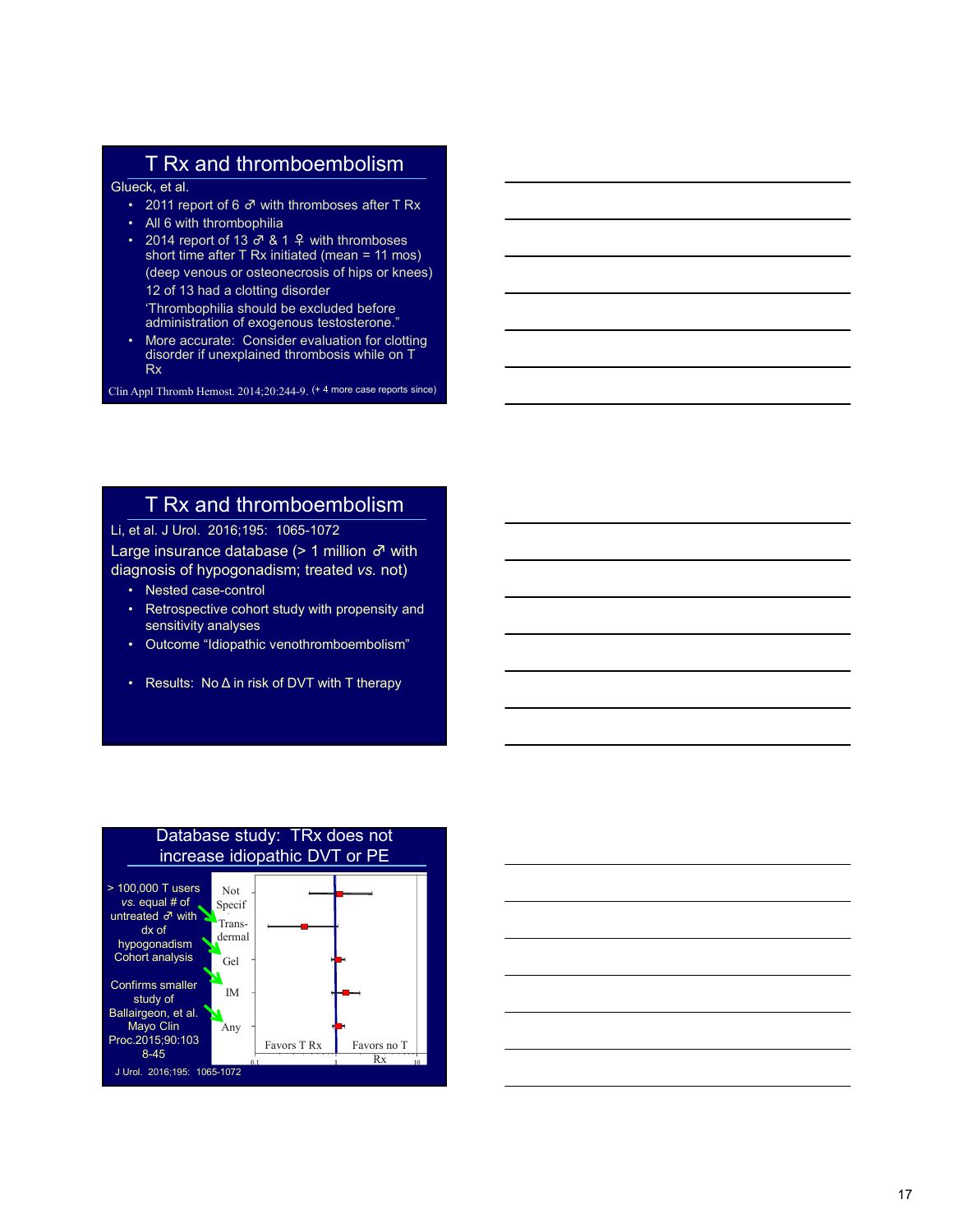# T & DVT: Summary

- 1. Little evidence that T ↑ thrombophilia in  $\sigma$ <br>1. Little evidence that T ↑ thrombophilia in  $\sigma$ <br>2. T Rx might provoke venous thrombosis in  $\sigma$ <br>with an underlying thrombophilic disorder mmary<br>
pophilia in  $\vec{\sigma}$ <br>
Thromb Res. 2018 ;172:94-10<br>
Thrombosis in  $\vec{\sigma}$ <br>
lic disorder  $\begin{array}{r} \begin{array}{c} \begin{array}{c} \text{T} & \text{&}\text{Q} & \text{V} \\ \text{T} & \text{S} & \text{I} \\ \text{I} & \text{I} & \text{I} \end{array} \end{array} \end{array}$ <br>
2. T Rx might provoke venous thrombosis in  $\sigma$ <br>
with an underlying thrombophilic disorder T & DVT: Summary<br>Little evidence that T  $\uparrow$  thrombophilia in  $\sigma$ <br>TRX might provoke venous thrombosis in  $\sigma$ <br>with an underlying thrombophilic disorder
- 

#### T Rx and venous thrombotic disease: **Conclusions**

- 1. Little evidence that T  $\uparrow$  thrombophilia in  $\vec{\sigma}$ <br>
2. T Rx might provoke venous thrombosis in  $\vec{\sigma}$ <br>
with an underlying thrombophilic disorder<br>
T Rx and venous thrombotic disease:<br>
Conclusions<br>
1. Based on large **not increase the risk of idiopathic venous through the risk of the risk of the risk of idiopathic venous throughout**  $\vec{r}$  **increase the risk of the underlying throughout disorder and with an underlying throughout disord** thrombotic disease
- DVT in with known thrombophilia
- This is Res. 2018:17294-10<br>
2. T Rx might provoke venous thrombosis in  $\vec{\sigma}$ <br>
with an underlying thrombophilic disorder<br>
1. T Rx and venous thrombotic disease:<br>
Conclusions<br>
1. Based on large epidemiologic studies, T Rx With an underlying thrombophilic disorder<br>
T Rx and venous thrombotic disease:<br>
Conclusions<br>
3. It is unknown whether plot increase the risk of <u>idiopathic</u> venous<br>
thrombotic disease<br>
2. It is unknown whether DVT increa history of a DVT, but patients with known thrombophilia (e.g., recurrent DVT/PE) should be cautioned about the uncertainty.

T treatment & Prostate disease